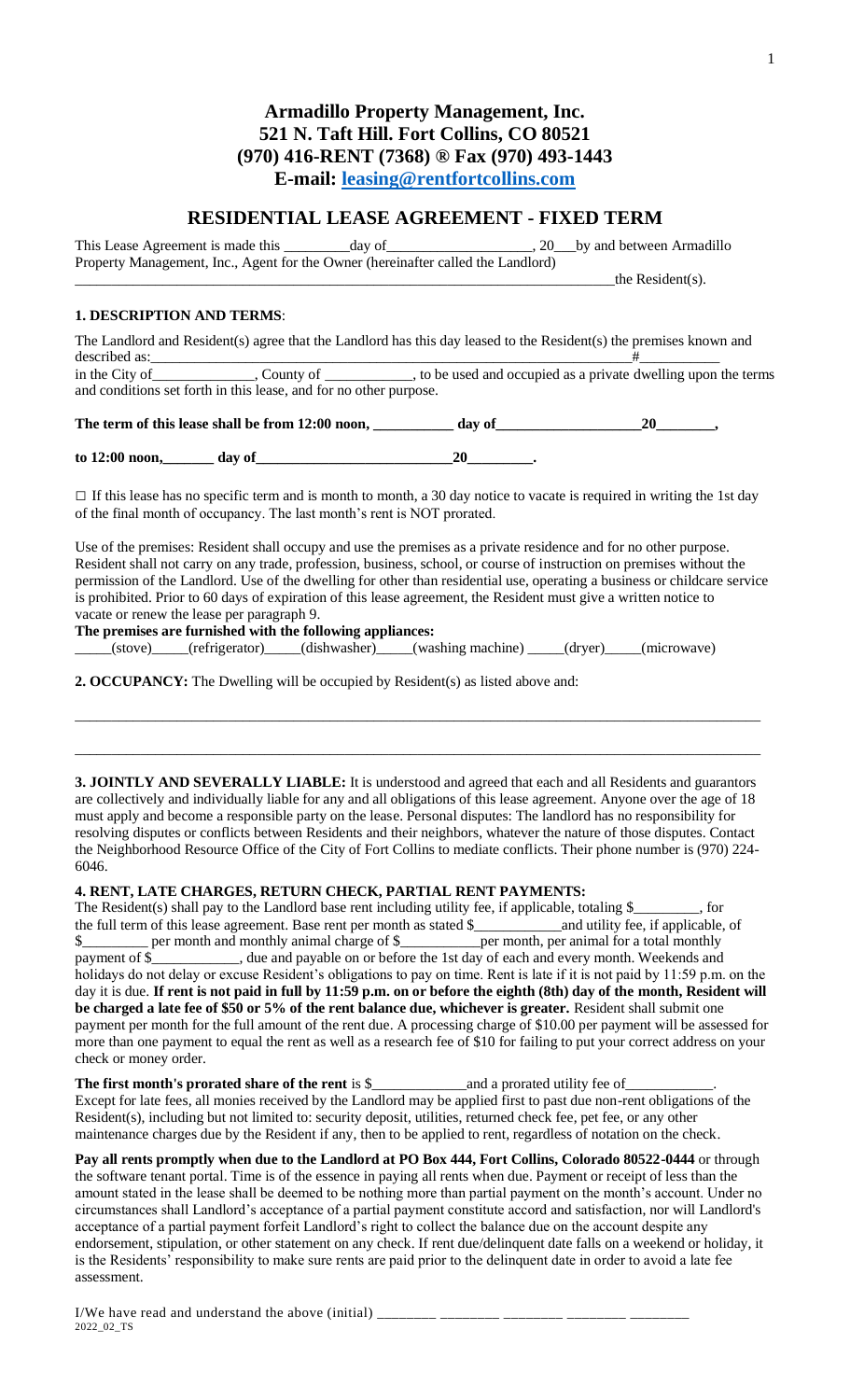**STATUTORY RIGHT TO CURE**. Pursuant to Colorado law, Resident has the right to pay all amounts due prior to a court entering a judgment for possession if Resident is being evicted for non-payment of rent. If Resident exercises Resident's statutory right to pay, Landlord only has to accept Resident's payment if Resident fully pays all amounts due according to eviction notice, as well as any rent that remains due under this agreement. If Resident exercises Resident's right to pay, Resident agrees to pay in certified funds. If Resident exercises Resident's statutory right to pay in response to an eviction notice after the notice has expired and after Landlord's attorney has filed an eviction case with a court to enforce Landlord's legal rights but before the court has entered a judgment for possession, Resident agrees to pay Landlord's current attorney's fees and court costs as set forth in the eviction notice in addition to any other amounts due pursuant to the Lease and all other amounts set forth in the notice. If Landlord files an eviction case and the court determines the possession issue because Resident disputes the eviction case, attorneys' fees and costs will be awarded to the prevailing party as determined by the court consistent with the parties' intent to have attorneys' fees and court costs awarded to the prevailing party in disputed court actions as set forth in this Agreement.

**A charge of \$20.00 shall be made to cover extra costs of handling a returned check regardless of the reason the check was not honored by the bank including but not limited to lack of signature or incorrect corresponding dollar (\$) amounts and additional charges may also be assessed.** Returned checks are considered unpaid rent and therefore subject to evictions, late charges and returned check fees. Thereafter rents must be paid by money order or certified check. Resident(s) may not withhold rent or offset against rent for any reason without the expressed permission of the Landlord or unless permitted by applicable law. If a credit card charge originally authorized by Resident is ultimately disputed by Resident, Resident will be deemed in breach of the Lease Agreement and the full amount of the charge disputed will be deemed due and owing.

If Resident elects to pay rent payments or other charges hereunder via Automated Clearing House (ACH) payments Resident is required to confirm that said payments are authorized and settled at the time the payment is made. IF any ACH payment does not clear, it will be treated as a default (just like a returned check) under this Agreement. Landlord has the right at any time to require Resident to pay all future payments by regular check, certified check or money order.

**If an additional person or persons are found to occupy the premises for more than thirty (30) days without the written permission of the Landlord, Resident is in default of the lease and the Landlord may elect to terminate Resident's tenancy if Resident fails to cure the violation after receiving a Demand for Compliance from Landlord..**

**5. AGENCY DISCLOSURE:** The Resident is given notice that Landlord is an agent for the owner and will act as an advocate and negotiate for the owner of the property. Armadillo Property Management is a licensed Real Estate Broker in the State of Colorado. Broker is leasing and or managing the property as Principal or as Agent/Subagent for the Owner and that Broker is not Agent for Resident. Any leasing and/or management fees due Broker for this transaction will be paid by Owner and not Resident. Broker owes duties to the Owner which include utmost good faith, loyalty and fidelity. Broker shall disclose to Resident all adverse material facts about the property actually known (subject to the limitations of section 38-35.5-101, C.R.S.). Broker is obligated to disclose any information regarding the Resident to the Owner.

**6. UTILITIES:** The Resident shall be responsible to pay for the following utilities and shall either arrange for the billing to the Resident's address prior to occupancy, or agree to pay utilities that are billed by the Landlord at the percentage listed below: The Utility Transfer Form must be completed and returned to our office no later than the date of move in or on move in day. If the form is not returned to the office by that date the keys may not be given out.

| Utility       | Owner Pay $(\sqrt)$ | Resident Name $(\sqrt)$ | Resident Billed % of |
|---------------|---------------------|-------------------------|----------------------|
|               |                     |                         | Utility              |
| Water / Sewer |                     |                         | %                    |
| Gas           |                     |                         | %                    |
| Electric      |                     |                         | %                    |
| Trash         |                     |                         | $\%$                 |
| Cable         |                     |                         | %                    |
| Propane       |                     |                         | %                    |
| Other         |                     |                         | %                    |

**A \$75.00 SERVICE CHARGE WILL BE ASSESSED FOR EACH UTILITY NOT TRANSFERRED AND MAINTAINED** to the Resident(s) name on the date the lease begins and will be charged on each utility until the utilities are transferred into Resident(s) name. If the Resident(s) vacate the property prior to the lease expiration, Resident(s) will not have the utilities shut off for any reason and are responsible for all utility charges and service charges until the lease terminates. If propane is provided the tank will be full at move in and will be filled at move out by the Landlord at the Resident's expense.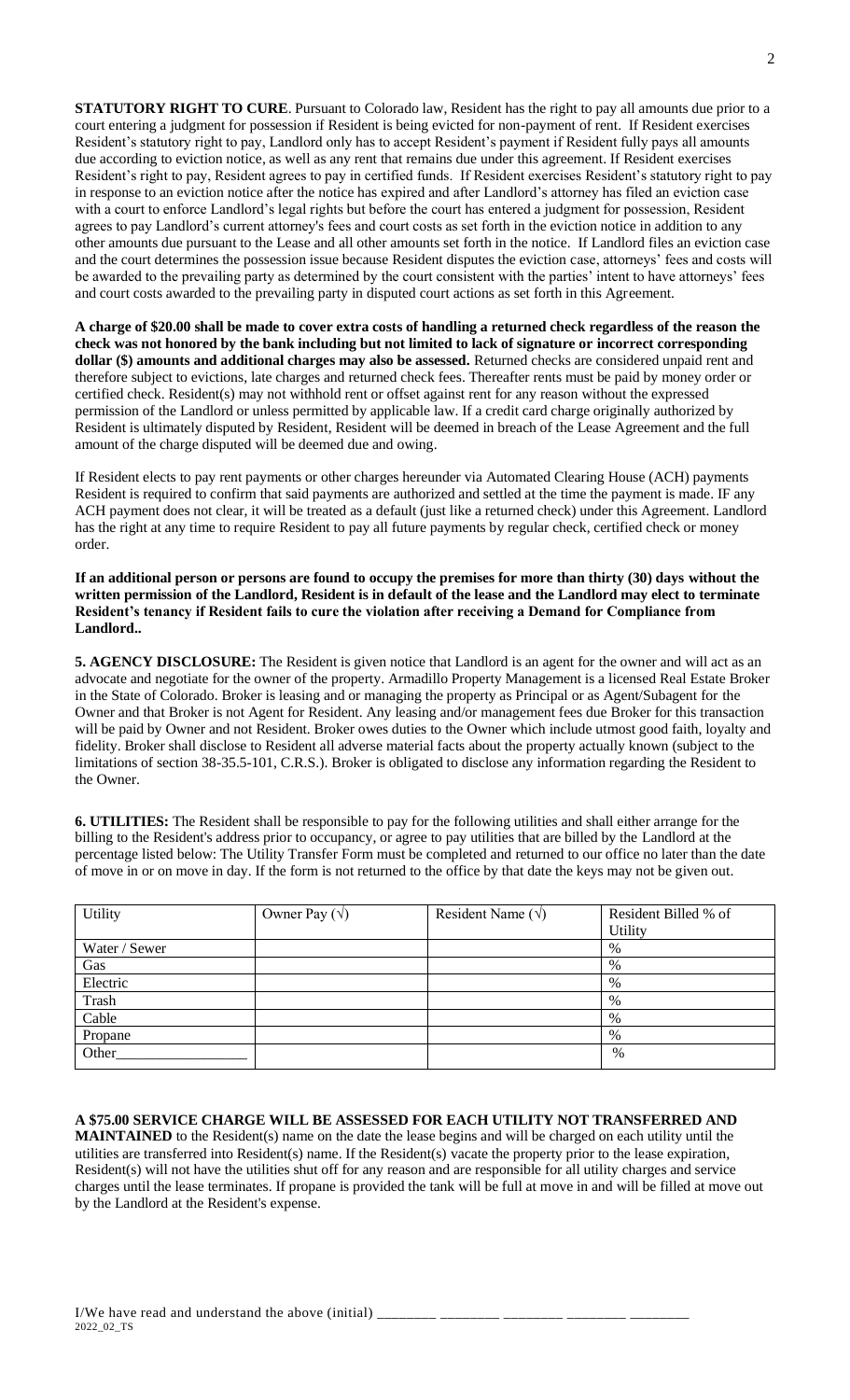**7. GENERAL LEASE PROVISIONS: Any violation of the following conditions may be considered a breach of this lease and cause for eviction. A \$75.00 service charge** will be assessed for posting notices on the property due to any violation of this lease agreement. This also applies to any notices or invoices received from the City due to a violation of any City ordinance at the leased property.

**A. City Ordinances: Abide by all governmental laws and regulations including all City Ordinances regarding care, condition, and occupancy of the premises.** This includes, but is not limited to: keeping the yard free of weeds, keeping noise and parties under control so as not to disturb the neighbors; picking up all trash and rubbish (such as branches, leaves, litter, etc.) from and around the premises; having no abandoned or inoperable vehicles on the premises at any time; allowing no animal to run at large; having no animal that is a nuisance (excessive barking, tendency to bite, etc.); removing snow from sidewalks within 24 hours of the snow stopping, setting off fireworks; and at no time having inside furniture outside. A \$75.00 service charge will be assessed for each Notice from the City for violations of the above ordinances or any notice sent from a Home Owners Association for violations of the covenants.

**B. Rules and Regulations: Abide by all the Landlord's rules and regulations** in effect at the time of signing this lease. The Resident Handbook is attached to and made a part of this lease. Rules and regulations of any condominium or neighborhood Homeowner's Association (if applicable) are incorporated herewith by reference. A copy of such will be made available for viewing by request. Any HOA rules and regulations supersede those rules and regulations of landlord.

**C. Drug and crime free housing:** Resident(s), any member of Resident(s) household/family and their guests shall not engage in or facilitate criminal activity on or near the rental property, including, but not limited to, violent criminal activity or drug-related criminal activity or any other violation of any Federal, State or local criminal law or any breach of the lease agreement that otherwise jeopardized the health, safety and welfare of the Owner, their Agent, other residents and guests or that which involves imminent or actual serious property damage. Violent criminal activity is defined as any felonious criminal activity that has as one of its elements the use, attempted use, or threatened use of physical force against the person or property of another. Drug-related activity is defined as the illegal manufacture, sale, distribution, possession, or use of a controlled substance. This includes the growth, use or possession of marijuana regardless of quantity on or near the premises. Violation shall constitute a substantial violation of the lease agreement and noncompliance of the lease and be considered grounds for termination of tenancy and eviction. **Colorado state's medical marijuana laws do not and cannot override federal drug laws. So, we prohibit all possession, possession for sale, distribution, transportation, cultivation and manufacture of marijuana.**

**D. Quiet enjoyment:** Any threatening behavior by the Resident(s) and/or their guests towards the neighbors or Armadillo Property Management, Inc. shall be cause for eviction and non-renewal of the lease. Resident shall not create noise, vibration, odors, or other nuisances that unreasonably disturb the neighbors. Resident must make a concerted effort to be especially quiet between the hours of 10:00 p.m. and 8:00 am in consideration of the neighbors. Resident shall not use machinery or any other apparatus, which would damage the premises or annoy any other residents or neighbors.

**E. Trash removal: Dispose of garbage and refuse properly.** If trash removal is the responsibility of the Residents, a local service with weekly trash pick-up must be maintained.

**F. Smoke alarms and CO alarms:** Test smoke alarms and CO alarms on the premises at least once a month to assure they are working properly, replace any batteries as often as necessary, and immediately report any defects to Landlord. Residents are forbidden to disconnect smoke detectors and CO alarms. Residents will be liable to Landlord and other injured parties for any loss or damage from fire, smoke, or water, if that condition arises from Resident neglect or misuse of smoke alarms and CO alarms or failure to report malfunctions. Burning of candles is not allowed. If a smoke or CO alarm is found disabled, taken down and/or missing, a service charge of \$75.00 per each alarm will be assessed as well as the cost and labor for replacement at the Resident's expense.

**G. Improvements: Make no alterations, installation, repairs or redecoration (including painting) of any kind to the premises without first obtaining permission from the Landlord.** Any improvements made by the Resident shall become the property of the Owner and shall otherwise benefit the Owner. Nevertheless, the Landlord may require the Resident, at the Resident's sole cost and expense, to remove such lease improvements and return the leased property to its original condition. No additional antennas, phone, cable outlets, satellite dishes, alarm systems or lock changes are permitted without obtaining permission from the Landlord.

**H. Property care: Keep the dwelling and grounds in a clean and sanitary condition.** Ground maintenance, including yard care and snow removal is the responsibility of the: Resident Owner. If yard care is the responsibility of the Resident(s), it is expected that the yard receive maintenance including watering, mowing, trimming, raking, weed removal, and/or removing snow and ice as needed throughout this lease term. Residents will be responsible to water the lawn on the days determined by the City if watering restrictions are in effect. Resident will also be responsible for paying fines imposed by the City if they disobey watering restrictions. Any damage to trees, shrubs and lawn due to Resident's action or negligence will be repaired or replaced entirely at the Resident's expense. Resident shall pay any such charges immediately upon presentation of bills by Landlord. If the yard is not receiving reasonable maintenance, Resident will receive one written notice to correct the deficiency.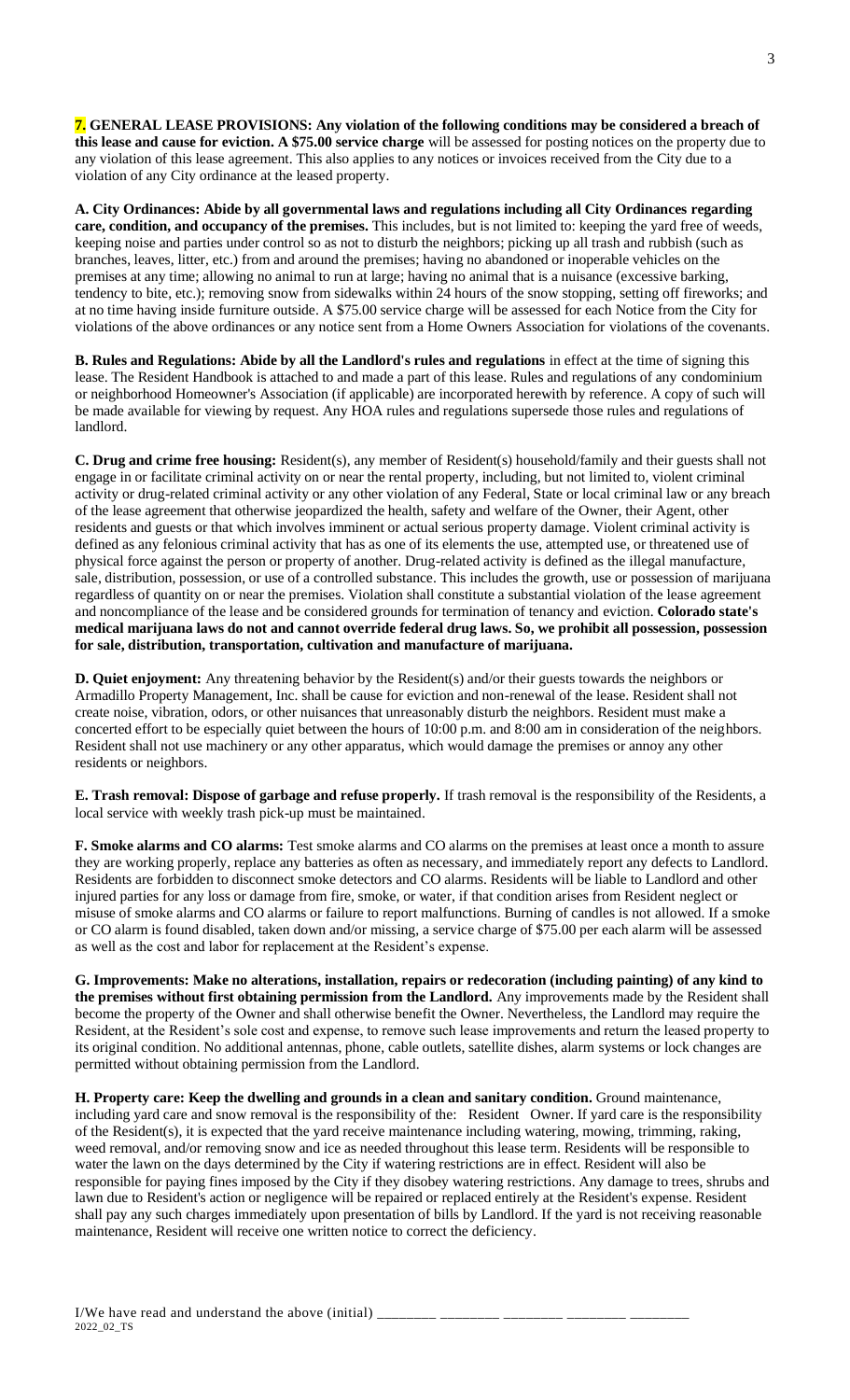If the deficiency is not corrected within 48 hours, Landlord will provide lawn maintenance at the Resident's expense. Hoses and sprinklers will not be provided; it is up to the Resident to purchase and use same. Lawn mower, electrical cords, hoses and sprinklers if any, left on the premises by the Owner are provided as a courtesy. Resident shall assume responsibility for damage or injury to anyone during the use of said equipment and shall hold the Landlord and Owner free and blameless of liability for any damage or injury. An annual cleanup of the yard may be performed by a qualified landscape contractor at the Owner's request and a portion or all may be charged back to the Resident.

**All hoses must be disconnected from outside water faucets prior to freezing weather** to prevent freezing and the resulting damage to water lines. Any repair expenses due to the freezing of exterior faucets or water pipes and any resulting damage will be borne solely by the Resident. The Landlord shall have no duty to remove any ice, sleet, or snow and shall not be responsible for injuries caused by Resident's failure to remove ice and snow.

**I. Mold.** The Agent/Owner has no knowledge of any damp or wet building materials and/or mold or mildew contamination. To minimize the occurrence and growth of any future mold in the premises, Resident hereby agrees to the following:

1. MOISTURE ACCUMULATION. Resident shall remove any visible moisture accumulation in or on the premises, including but not limited to, walls, windows, floors, ceilings and bathroom fixtures; mop up spills and thoroughly dry affected area as soon as possible after occurrence.

2. PROPER VENTILATION. Resident shall regularly allow air to circulate in the premises. Resident shall use bathroom fans (where present) while showering or bathing. Resident shall use kitchen exhaust fans (where present) whenever cooking or dish washing and keep climate and moisture in the premises at reasonable levels. If no fan is present, the Resident shall open the window to allow air circulation. Resident will contact Agent if window locks are needed. Resident is advised to keep all large furniture (dressers, sofas, armoires, etc.) at least one inch from wall to allow air to circulate behind the item, and to avoid blocking or covering any of the heating ventilation or air conditioning ducts in the unit.

3. CLEANLINESS. Resident shall clean and dust the premises regularly and shall keep the premises, particularly kitchen and bath clean. Regular vacuuming, mopping, and use of a household cleanser to clean hard surfaces is important to remove the household dirt and debris that harbor mold or food mold. Remember to change your vacuum cleaner bag regularly.

4. NOTIFICATION OF AGENT. Resident shall promptly notify Agent in writing of the presence of the following conditions:

1. A water leak, excessive moisture of standing water inside the premises.

2. An overflow from bathroom, kitchen or laundry facility.

3. A water leak, excessive moisture or standing water in any common area.

4. Mold growth in or on the premises that persists after resident has tried several times to remove it with

household cleaning solution such as Tilex Mildew Remover or Clorox, or a combination of water and bleach. 5. A malfunction in any part of the heating, air conditioning, ventilation system, including, but not limited to, bathroom and range fans in the premises.

5. LIABILITY. Agent cannot be held liable for health or personal property damage due to unreported mold conditions. Agent cannot fix what Agent does not know about. Resident shall be liable to owner for damages sustained to the premises and for damages sustained to the Resident's person or property as a result of Resident's failure to comply.

**J. Vehicles: Vehicles or trailers shall not be parked on the lawn at any time.** All vehicles and trailers shall remain on the paved areas, so as not to injure or damage the lawn. Any damage caused by a vehicle or trailer to the premises or the area surrounding the premises will be charged to the Resident. No vehicle repair work other than routine maintenance shall be allowed on the premises or the parking area adjacent to the premises. Resident and Landlord agree that any abandoned, unlicensed, or vehicles with expired license tags, derelict, inoperable and/or wrongfully parked vehicles on the premises may be towed away by the Landlord or hired agent at the Resident's expense, after posting a notice in a conspicuous place on the vehicle indicating the Landlord's intent to tow said vehicle. Resident further agrees not to store or park any trailer, camper, boat or other similar recreational item on said premises without the written consent of the Landlord. Landlord shall not be responsible for any vehicles parked on the property**. The only vehicles consistently allowed to park on the property are those listed on the Resident's application.**

**K. Drains:** Resident is responsible for the clearing of all clogged drains and sewer lines on the premises, unless said stoppage is the result of structural defect, or root growth in the main sewer line.

**L. Frozen Pipes:** During freezing weather, Resident must keep the residence heated to at least 60 degrees and keep cabinet and closet doors open so that the heat will circulate around the interior water pipes to prevent freezing. Resident will be liable for repairs to the property if damage is caused to the water pipes as a result of violating this requirement.

**M. Non-smoking:** Resident acknowledges that smoking is not allowed inside this dwelling or any area that will disturb the neighbors. Resident is responsible for costs necessary to eliminate odors and/or stains resulting from tobacco smoke residue if deemed necessary by the Landlord.

**N. Storage space:** If any storage space is provided by Landlord it is understood that the storage space is only to accommodate the Resident, and the Resident uses the same at their own risk. It is further stipulated and agreed that the Landlord shall not be liable for any loss of property stored in such storage space or any damage or injury or loss whatever.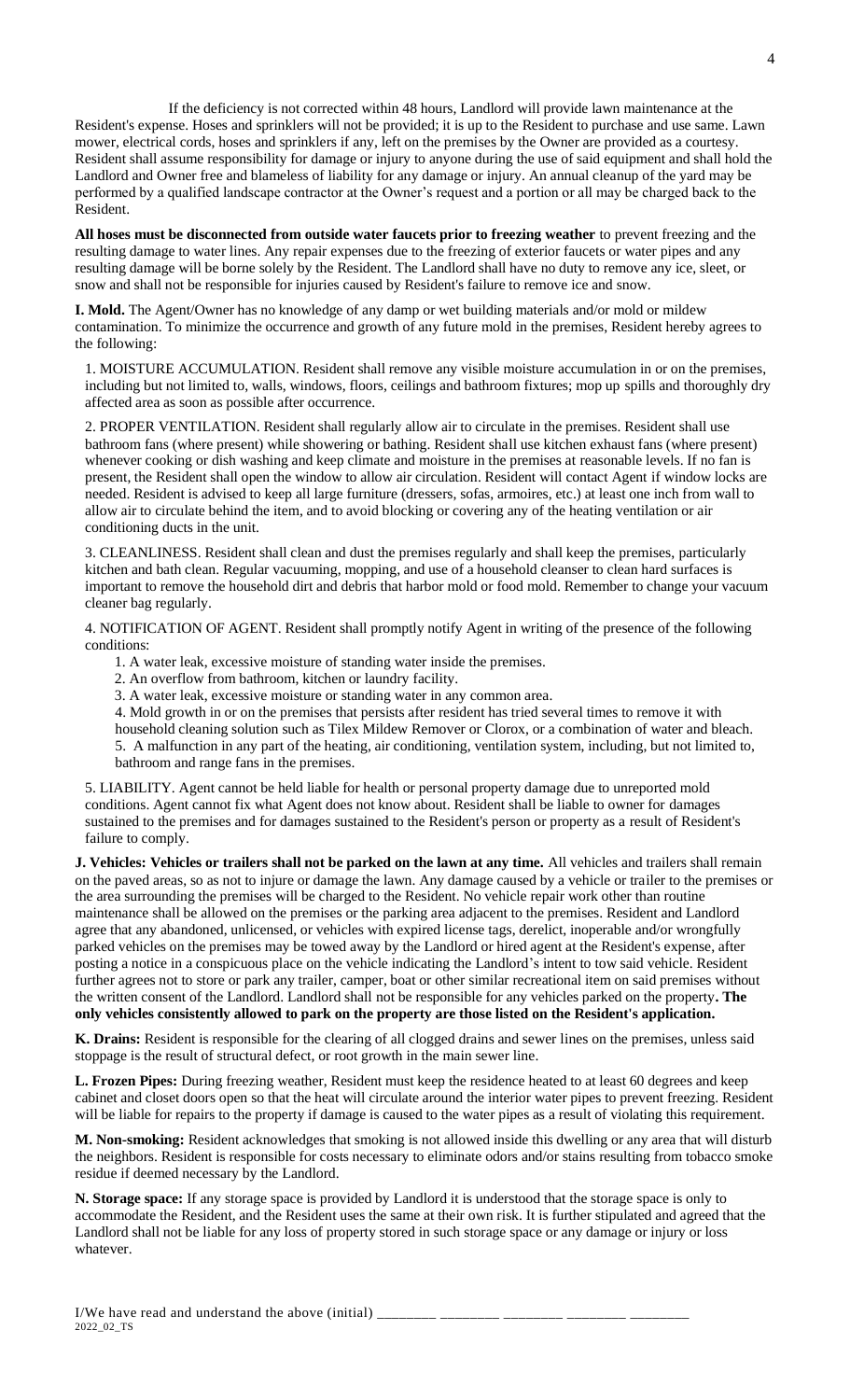**O. Renter's Insurance: It is required to have renters insurance for the term of the lease.** Resident shall be responsible for all liability for damages, theft, and accident in or about the leased premises. Resident shall be liable for the following damage including but not limited to windows, screens, screen doors, glass breakage, doors, carpet, curtains, interior walls, and any fixtures or furniture. The Landlord shall have no duty to insure the Resident's personal belongings or property to include vehicles. Resident agrees to make no claim for any damages against the Landlord for any loss of personal property, personal injury, theft, breakage, sewage back up, or any other damage or injury to property resulting from fire, smoke, rain, flood, environmental problems, water leaks, hail, ice, snow, lightning, wind, explosions, and interruptions of utilities. Resident agrees to bear any risk for loss, damage or injury not covered by insurance. Resident and all occupants and guests must exercise due care for their own and other's safety and security especially in the use of smoke and/or carbon monoxide detectors, fire extinguishers, dead bolt locks, window latches, and other security devices.

**P. Check-in Report: The Resident accepts the premises in its present condition except as specifically noted on the check-in report,** which is attached to and made part of this lease. Failure of the Resident to provide such written list of damages within seven (7) days of lease start date accept property in 100% clean, damage free condition. The Resident agrees to accept the premises "as is" and that no warranty or guarantee is expressed or implied by the Landlord or the Landlord's Agent. **The Landlord reserves the right to refuse a check in report after seven (7) days of occupancy or if it is grossly inaccurate.** The completed check-in report will be kept on file until the Resident's move-out inspection, at which time the original check-in report will be used to verify condition of the property at move-out compared to condition of the property at check-in. Taking in consideration any repairs made to the property during the term of this lease agreement.

**Q. Move-out inspection:** Resident will leave the premises in a clean condition free of all trash, debris and any personal property or belongings. Resident will be liable for any damages that the Landlord may suffer due to Resident's failure to leave premises in required condition, including any loss of rent for the next Resident or costs incurred due to the delay of the next Resident. The Resident(s) shall allow the Landlord to inspect the premises with or with-out the Resident being present to verify the condition of the premises and its contents at the time of move-out, compared to the property's condition at move-in. **Landlord encourages the Resident to be present at the move out inspection. If the property is not ready for move out at scheduled appointment time, the Landlord will re-schedule the inspection and a \$100.00 re-schedule fee will be assessed.**

**R. Facsimile Counterparts or Email:** This Agreement may be executed in any number of counterparts, including facsimile counterparts (by electronic transmission) each of which shall be deemed an original, and all of which shall constitute one and the same agreement.

**S. Neither Resident, nor their guests, invitees, licensees or contractors shall engage in any conduct interfering with Landlord's ability to conduct its business operations. Resident shall not publicly disparage Armadillo Property Management thru social media or other outlets**.

**T. Sight Unseen:** Resident agrees that Armadillo Property Management will not to be held responsible if the property is not to their full expectations because they did not physically see or personally inspect the property. Resident understands that the Earnest Money collected at time of application is non-refundable if the Resident does not move in.

**U. MAINTENANCE: It is the Resident's responsibility to notify the Landlord of any maintenance needed which may pose a hazard to the property, as well as the Resident's health and safety** in writing or by email. Such notice must be in writing, and may be mailed or dropped off at Landlord's office, or e-mailed to maintenance@rentfortcollins.com. Make verbal requests for emergencies only by calling the Landlord at (970) 482- 9293.

Resident will be responsible to notify the Landlord of any water leak within 24 hours of its discovery or the Resident will be held responsible for removal of the water and any repairs resulting from the water damage including but not limited to mold.

Resident may not repair or cause to be repaired any condition, regardless of the cause without the Landlord's permission. Resident shall be responsible for any and all damages to the Premises caused by theft, burglary, vandalism, break-ins or accidents on the leased property. All decisions regarding repairs, including the completion of any repair, whether to repair or replace the item, and the selection of the technician, will be at the Landlord's sole discretion. Landlord may require advance payment for repairs for which Resident is liable. If Resident fails to promptly reimburse Landlord any repair costs that Resident is obligated to pay, Resident will be in default. All costs for repairs that are made necessary by abuse or neglect of the property by the Resident(s) or their occupants, guests, invitees, licensees or contractors will be subject to an additional 10% surcharge payable to the Landlord. Trip charges: If Landlord or a repair person is unable to access the property after making an appointment, by phone call or posting notice with Resident to complete the repair, Resident shall pay any time and mileage incurred by the technician.

**Repairs: The Landlord shall be responsible for the following maintenance/repair duties during the term of this** 

lease, however the Resident shall be responsible to pay additional charges for any of the items below if the repairs are made necessary by the abuse or neglect of the property by the Resident(s), occupants, guests, invitees, licensees or contractors. Landlord agrees to maintain the following items: repairs to the exterior of the premises, repairs to heating, appliances, wiring and plumbing facilities. The washing machine, clothes dryer, microwave, air conditioner and dishwasher (if applicable) are provided as a courtesy and are not subject to immediate maintenance or replacement should failure occur. The Landlord is not responsible for loss of perishable items due to refrigerator malfunction. After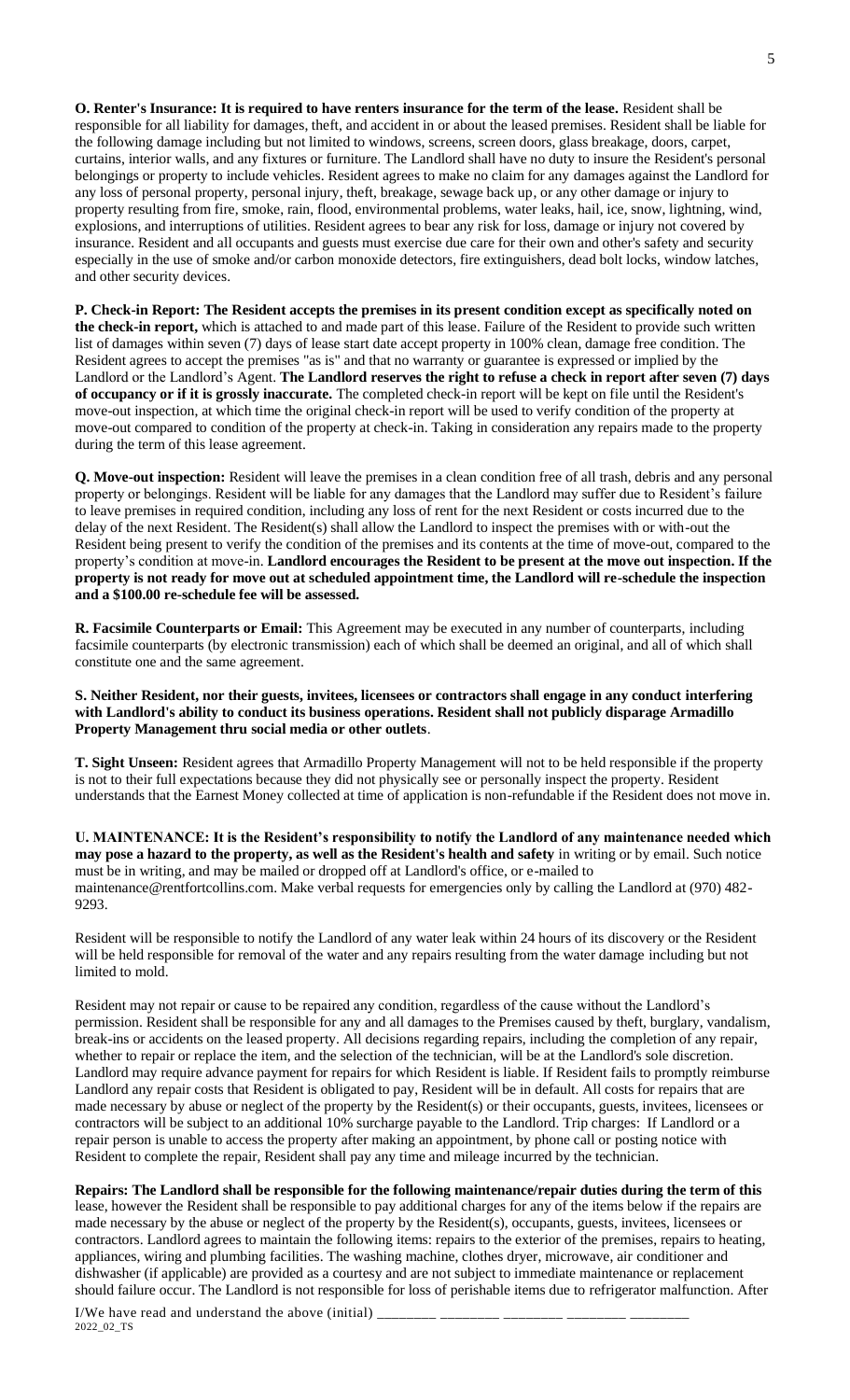receiving the maintenance request the Landlord shall have a reasonable time to repair, or the time permitted by applicable law, considering the nature of the problem and the availability of materials, labor, and utilities. Unless permitted by applicable law, any delay of repairs shall not release the Resident from the obligation of paying rents when due nor shall the Resident be compensated for down time of appliances or use of their home and utilities.

**8. INSPECTION: The Landlord and/or Landlord's representative shall have the right to enter the premises without intruding into a Resident's personal effects for the following purposes:** inspecting the premises for damage or needed repairs or improvements, making necessary repairs or improvements, exhibiting the premises to prospective Residents or Buyers, the Owners, to determine compliance with the lease, or for any other lawful purpose. If Resident fails to permit reasonable access for repairs, showings or to show to prospective purchaser, Resident will be in default and subject to eviction. Such entry may be made after advance notice, during normal business hours with 24 hours written or verbal notice, stating the time and purpose of entry whenever possible. Landlord reserves the right to show the premises to prospective Residents prior to the expiration of the current lease term and advertise in all appropriate media, including the Internet, as being available for lease. A sign and lock box may be placed on the property at this time. Entry may be made without prior notice if the Landlord or his agent is unable to contact the Resident or reasonably believes that an emergency exists such as fire, flood, or concern regarding Resident's health and safety and requires immediate entry, or in an attempt to prevent circumstances which could cause damage to the premises.

**9. NOTICE TO VACATE, RENEWAL AND HOLD OVER:** The Resident(s) shall, **60 days** prior to the expiration of this lease agreement, either give **written notice to vacate** at time of expiration of the lease or will **sign a lease renewal** with the Landlord. If no lease renewal is negotiated or no notice to vacate is given prior to the lease expiration, the Landlord shall have the right to advertise the property as being available for lease in all appropriate media, including the Internet, and to show the property to prospective residents. In the event this lease is renewed, all provisions of this lease contract shall remain in full force and effect, except as expressly modified in writing and signed by Landlord and Residents. Residents may not be renewed, for example, if Residents have been posted for nonpayment of rent or non-compliance of the lease, balance owing on the account, numerous late fees or threatening behavior. Should the Resident(s) fail to vacate the property by the end of the lease term, they shall be deemed Tenants at Sufferance and will pay rent to the Landlord of \$75.00 per day for each day that they remain on the property following the lease expiration. Resident will indemnify the Landlord on behalf of the new tenant for damages, including lost rent, lodging expenses and attorneys' fees. Verbal notice to remain or vacate the premises is not sufficient under any circumstances.

**10. FULL OR PARTIAL ASSIGNMENT OF LEASE:** Resident(s) may request an assignment of all or just their interest in this lease; however any such assignment shall be granted at the sole discretion of the Landlord, and shall only be effective when either the Lease Assignment Agreement (when all Residents move out) or Roommate Transfer Form (when a Roommate moves out) has been signed by all Residents on this Lease, approved and signed by the Landlord. Residents will pay a one-time, **non-refundable \$500.00 fee** for processing a Household Lease Assignment. Each departing Resident will pay a **\$300.00 non-refundable fee.** If Roommate transfer is approved, all balances on the account must be paid including all utility payments and transfers made to the new Resident(s) if applicable. Copies of these forms and their corresponding procedures are available for the Resident's use, if and when necessary.

All Roommate changes must be completed and approved one (1) month prior to lease expiration and all Roommates must sign the lease renewal for the renewal to be valid**. The incoming Roommate, when approved and the Roommate transfer signed, will pay their portion of the deposit, as determined among the Roommate, to the vacating Roommate**.

**11. ATTORNEY FEES/EVICTIONS:** In the event of a legal action concerning this lease the losing party shall pay to the prevailing party reasonable attorney fees and costs to be fixed by the court wherein such judgement shall be entered. All notices to quit and evictions shall be issued in strict adherence to the laws of the State of Colorado regarding forcible entry and unlawful detention. Giving notice to vacate or acceptance of the property does not waive or diminish Landlord's right to eviction or any other contractual or statutory right. Accepting money at any time does not waive Landlord's right to damages, past or future rent or other sums. A **\$75.00** charge will be assessed for posting the property due to any violation of the lease. **The Guarantor/Co-signer (if applicable) will be notified in writing of any violations to this lease agreement. All parties waive their right to a jury trial in the event of litigation arising out of the tenancy.**

**12. ABANDONMENT:** Abandonment will be determined at the Landlord's sole discretion. Indications of abandonment include failure to pay rent for more than 10 days after written notice from Landlord, failure to accept notices, failure to return phone calls or emails, property found unlocked, one or more of the utilities have been shut off, no activity on property for more than 3 days, information that it appears as the Residents have moved, appearance of vacant or littered interior. To the fullest extent permitted by law, Resident shall not hold Landlord liable in any way for the disposal of such property. Landlord shall be entitled to reasonable compensation for costs and services rendered in removing such property.

**13. DEFAULT & FUTURE RENT**: If the Resident vacates the premises prior to the end of the lease period, without an approved assignment of lease, the Resident shall remain liable for all obligations under the terms of this lease agreement, including the obligation for future rent. If the Landlord has claims in excess of the deposit the Resident shall remain liable for any additional claims, upon Resident's default and even if Landlord recovers possession of the premises and otherwise terminates Resident's tenancy, it is agreed that Resident shall be liable for the balance of the rent set forth herein through the expiration of the term of this lease. In addition, Resident is liable for a leasing fee of \$500.00. Resident agrees that the leasing fee is a liquidated damage amount agreed to by Resident in consideration of among other things, Landlord agreeing not to charge Resident the Landlord's actual re-letting damages. Resident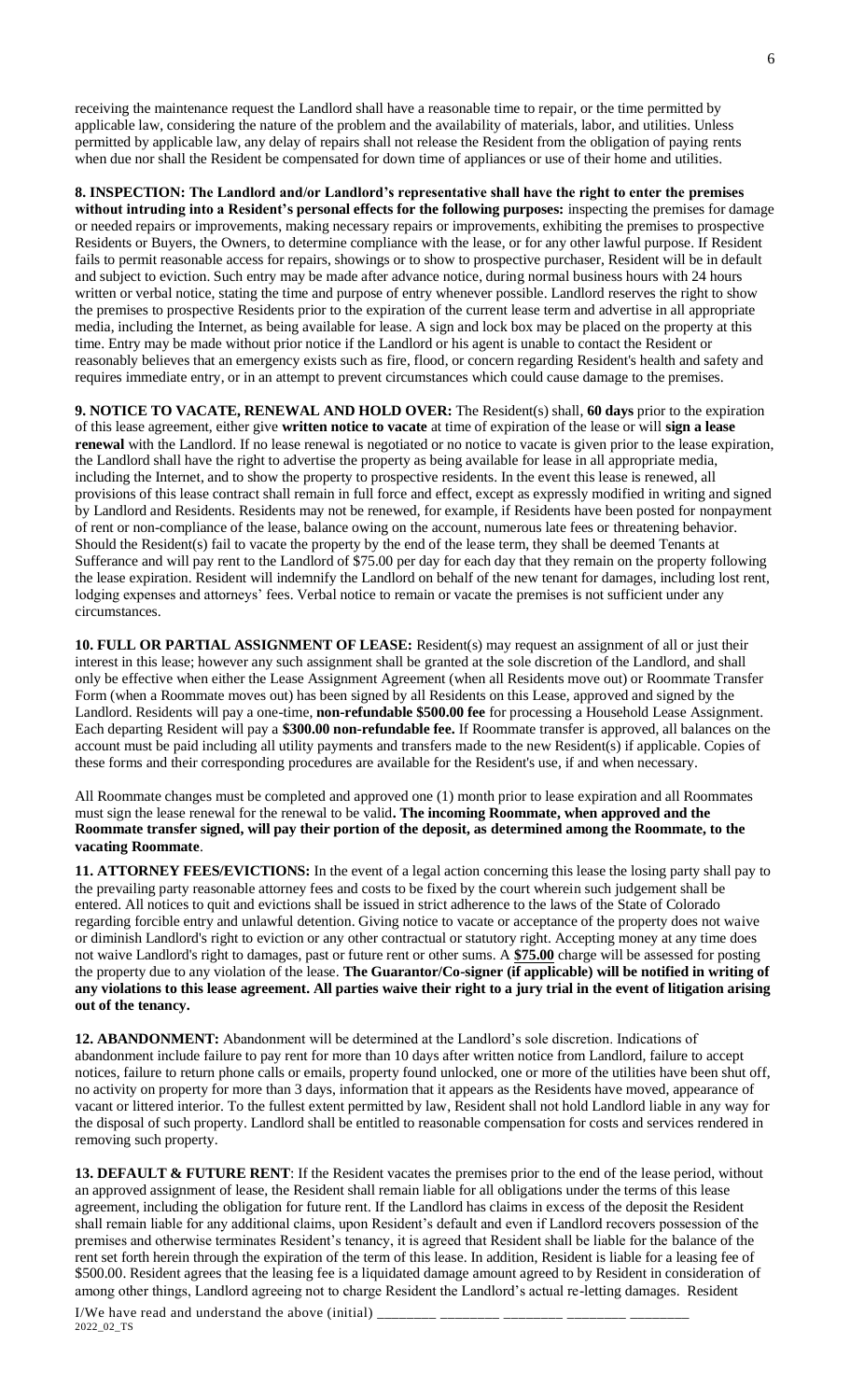agrees that the leasing fee is not a lease cancellation fee or a buy-out fee. Rather, Resident agrees that the leasing fee is a liquidated amount covering only part of Landlord's damages, that is, Landlord's time, effort, and expense in finding and processing a replacement. Resident acknowledges that Landlord's re-letting damages are uncertain and difficult to ascertain, particularly those relating to inconvenience, paperwork, advertising, showing the premises, utilities for showing, checking prospects, office overhead, marketing costs, and locator-service fees. Resident agrees that the leasing fee is due whether or not Landlord's re-letting attempts succeed. If Resident defaults, Landlord agrees to exercise customary diligence to relet the premises to minimize damages, and will credit all subsequent rent received from subsequent tenants against Resident's liability for future rent due. Unpaid claims in excess of the deposit will be turned over to a collection agency if the balance has not been paid by the Resident(s) in a timely manner. In the event the account is turned over to collection, Resident agrees to pay the collection

company's fees as well as any additional expenses over and above the collection amount.

**14. SECURITY DEPOSIT:** The Resident has this day paid a security or damage deposit in the amount of \$\_\_\_\_\_\_\_\_\_\_\_. The Security and Pet Deposit (if applicable) and any additional deposit required must be paid in full prior to move in.

The above shall be held by the Landlord as faithful performance for the Resident's obligations under this lease. The security deposit may, at Landlord's discretion be retained for amounts due to Landlord including but not limited to unpaid rent, unpaid utilities, late fees, NSF fees, assignment fees, Roommate transfer fees, cost of repairs, cleaning costs and other costs incurred by the Landlord, ordinary wear and tear excepted. Normal wear and tear means deterioration which occurs without negligence, carelessness, accident or abuse. Any amount in excess of any damage, cleaning, or repair costs or unpaid rent shall be returned to the Resident without interest within **60 (sixty) days** following the termination of this agreement or the surrender and acceptance of the premises by the Landlord, whichever occurs last. Resident understands and agrees that the security deposit shall not be credited as payment for advance rent. Landlord shall have the right to apply such portion(s) of the security deposit reasonably necessary to remedy any default(s) by Resident in the payment of rent, late fees or any other sum, or to repair any damage to the remises or to Landlord's property caused by Resident and Resident shall replenish the portion(s) of the security deposit applied towards Resident's default(s) upon written notice from Landlord. Resident shall not be entitled to any interest income earned on the security deposit. It is expressly understood by all parties to this lease that the security or damage deposit and pet deposit is held by:

Armadillo Property Management Inc. or\_\_\_\_\_\_\_\_\_\_\_\_\_\_\_ Owner \_\_\_\_\_\_\_\_\_\_\_\_\_\_\_\_\_\_\_\_\_\_

The total security deposit and pet deposit (if applicable) is \$\_\_\_\_\_\_\_\_\_\_\_\_\_. The Landlord agrees that subject to the conditions listed below this security deposit will be returned in full. Resident(s) understand that one check will be issued payable in the names of ALL Residents listed on the lease. **Resident(s) agrees that this security deposit may not be used to offset any month's rent, and that the full monthly rent will be paid every month as agreed in this lease including the last month of occupancy.** If the property sells, the Resident shall look to the new owner or owner's agent, broker or manager for satisfaction of claims relating to the security deposit and not the original Landlord or Owner.

### **RETURN OF THE SECURITY DEPOSIT IS SUBJECT TO THE FOLLOWING PROVISIONS:**

a. Full term of the lease has expired, or been terminated without default by Resident.

- b. A sixty (60) day notice to vacate in writing was given to the Landlord, pursuant to paragraph 11.
- c. No unpaid late charges, delinquent rent or accelerated rent are due.
- d. No damage to property at time of vacating lease premises.

e . Entire leased premises must be cleaned. A copy of the cleaning instruction sheet is made a part of this lease. Any additional cleaning will be charged back to the Resident.

f. **CARPETS PROFESSIONALLY STEAM CLEANED.** Carpet cleaning must be done by a professional carpet cleaning company**, to be arranged and paid for by the Resident prior to the move-out inspection. A receipt from the cleaning company must be provided to management at scheduled checkout** or the carpets will be re-cleaned at the Resident's expense. Rented cleaning machines are not acceptable. If the Landlord schedules carpet cleaning for the Resident a 10% service charge will be added to carpet cleaning receipt.

- g. No burn spots on carpeting, or indentations or scratches in wood flooring or vinyl flooring.
- h. All debris, rubbish, and garbage (including furniture) are removed from the premises.
- i. All burned out light bulbs replaced with the same type and size bulb and missing drapery hooks replaced.
- j. All keys and garage door openers returned at scheduled check out (see key list).
- k. All utility bills paid in full.

l. All pet waste must be removed from the yard, lawn mowed and watered or snow removed from all walkways if applicable.

m. If there is any utility balances on the account when returning the security deposit, a \$75.00 charge will be assessed for each utility for each month that the utility is NOT paid.

n. Any costs for repairs that are made necessary by abuse or neglect of the property by the Resident(s) or their guests at move out will be subject to an additional 10% surcharge made payable to the Landlord.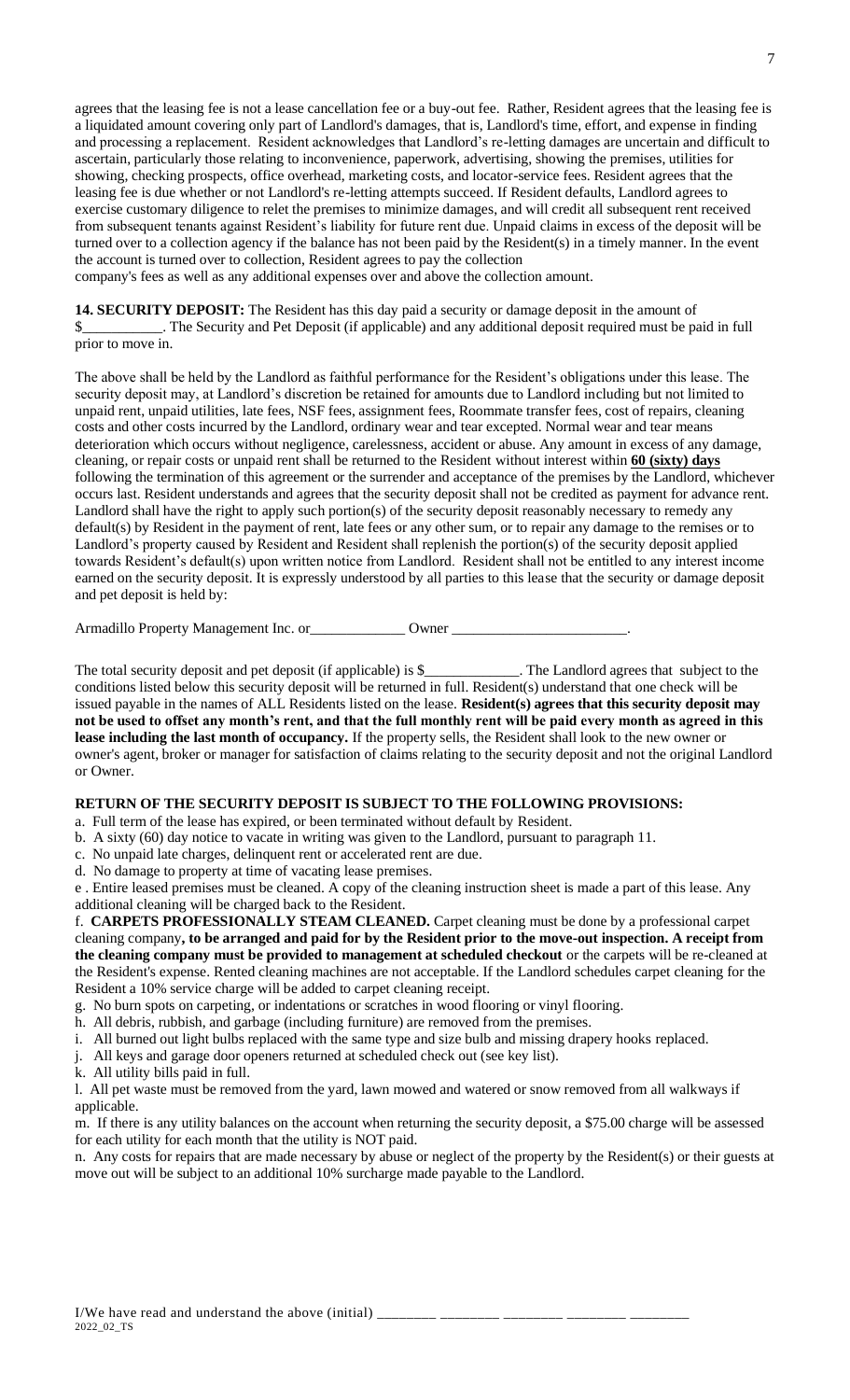**15. THE RESIDENT (S) APPLICATION** to rent is specifically incorporated herein and made part of this agreement. **If it shall contain any major misrepresentation, the Landlord may, in addition to any other remedies treat such misrepresentation as a material breach.** If a law enforcement, governmental or business agency requests information on Resident, Resident's occupants or guests, or Resident's rental history, Landlord will provide it. Landlord is not responsible for obtaining criminal background checks or obtaining official lists of convicted sex offenders (Megan's Law) for Residents. A list of convicted sex offenders may be obtained by the Resident at the Larimer County Sheriff's Department or the local police headquarters.

**16. ATTACHMENTS:** The following items are attached and herein incorporated into this lease agreement: (indicate those that apply)

|              | X <b>Resident handbook</b> (containing rules and regulations) Financial Guarantee Forms(s)         |
|--------------|----------------------------------------------------------------------------------------------------|
| X            | Protect Your Family From Lead In Your Home Pamphlet Animal Agreement                               |
| $\mathbf{X}$ | <b>Move-in checklist</b> (to be returned 7 days after move in) $\overline{X}$ Occupancy Disclosure |
|              | X Lead Based Paint Disclosures (Rentals)                                                           |
|              | Other                                                                                              |

**17. DESTRUCTION OF PREMISES:** If the building is destroyed and made untenable by fire or other causes, the Landlord or Resident shall have the right to terminate this lease and the Landlord shall return the Resident's deposit less any utilities and the unused portion of any prepaid rents within 60 days of termination. If the damage or casualty event is due to Resident's, or Resident's occupants, guests, licensees, invitees, or contractors negligence or intentional conduct, the rent shall not abate or prorate, and Resident shall be liable to Landlord for any amounts due under this lease, plus all damage caused by such negligent or intentional conduct.. Nothing herein shall be construed so as to compel the Landlord to rebuild the premises in case of destruction. Regardless of the extent of damage to the premises or any portion of the premises, Landlord may also upon written notice immediately terminate this lease, if in Landlord's sole and absolute discretion, any repairs necessitated by any event would be either impractical or dangerous, if Resident continued to occupy the premises.

**18. DELAY OF OCCUPANCY OR INCONVENIENCE:** If occupancy will be delayed or disturbed for construction, repairs, cleaning or previous tenants' hold over, Landlord is not liable to Resident for the delay nor shall the Resident be compensated for down time of appliances or use of their home. The lease agreement will remain in force, proration of rent back to Resident will be adjusted for the delay at Landlord's sole discretion.

21. KEYS: The following keys have been provided:

| A. House Door |  |
|---------------|--|
|---------------|--|

| <b>B.</b> Garage Openers |  |
|--------------------------|--|
|--------------------------|--|

E. Other C. Storage Unit \_\_\_\_\_\_\_

D. Club House

#### **USPS mail box keys are not transferable, Residents must get their new mail box key at the local Post Office at their expense.**

**19. SALE OF THE PREMISES**: In the event that the premises are sold, transferred, or otherwise conveyed, Landlord or any subsequent owner may elect to terminate this Lease as of the date of sale or at any time thereafter. However, such election will require the Resident(s) be given at least 60 days written notice prior to date of termination. Upon such sale, Resident(s) agree(s) to look solely to the successor owner, or said owner's agent, broker or manager as the case may be, for satisfaction of all claims relating to Landlord's obligations hereunder, including a return of any security deposits. Upon the transfer of title to the premises to a subsequent owner, and subject to applicable Colorado laws, Resident(s) agree(s) that Landlord shall be released from any further liability hereunder, and the new owner shall thereafter become the new Landlord hereunder.

**20. ANIMAL(S): The Resident(s) may not have any kind of pet(s) or animals on the premises unless they are expressly permitted in writing by the Landlord, by having a signed animal agreement and an additional animal deposit in the amount of \$\_\_\_\_\_\_\_\_\_\_. Such consent, if given, shall be revocable by the Landlord at any time.** The animal agreement which is made part of this lease agreement is binding on the above Resident(s). Animal(s) will be allowed: Yes No. The animal deposit is considered a general security deposit and will be subject to return per paragraph 16. There will be no animal sitting or visiting animal allowed. Resident acknowledges that the Owner of the premises prohibits any unauthorized animal from being on the premises. Resident will be charged for potential damages caused by pet dander, hair, feces, including but not limited to de-fleaing and deodorizing. Resident will be charged a \$\_\_\_\_\_\_ reinspection fee after Landlord's written Demand for Compliance to Resident has expired and Landlord inspects the premises to confirm Resident's compliance with the lease. Animals that are not allowed per the Center for Disease Control and our Insurance Provider are: Chow, Doberman Pincher, German Shepard, Pit Bull, Rottweiler, Rodehsian Ridgeback, Wolf dog or hybrid of Wolf, Akita, Shar-pei, Pit Bull (Staffordshire Terrier), American Terrier, any mix of these breeds or any dog known to have vicious tendencies or to have bitten anyone. Ferrets and rabbits are not allowed. Any approved reptiles must be caged at all times.